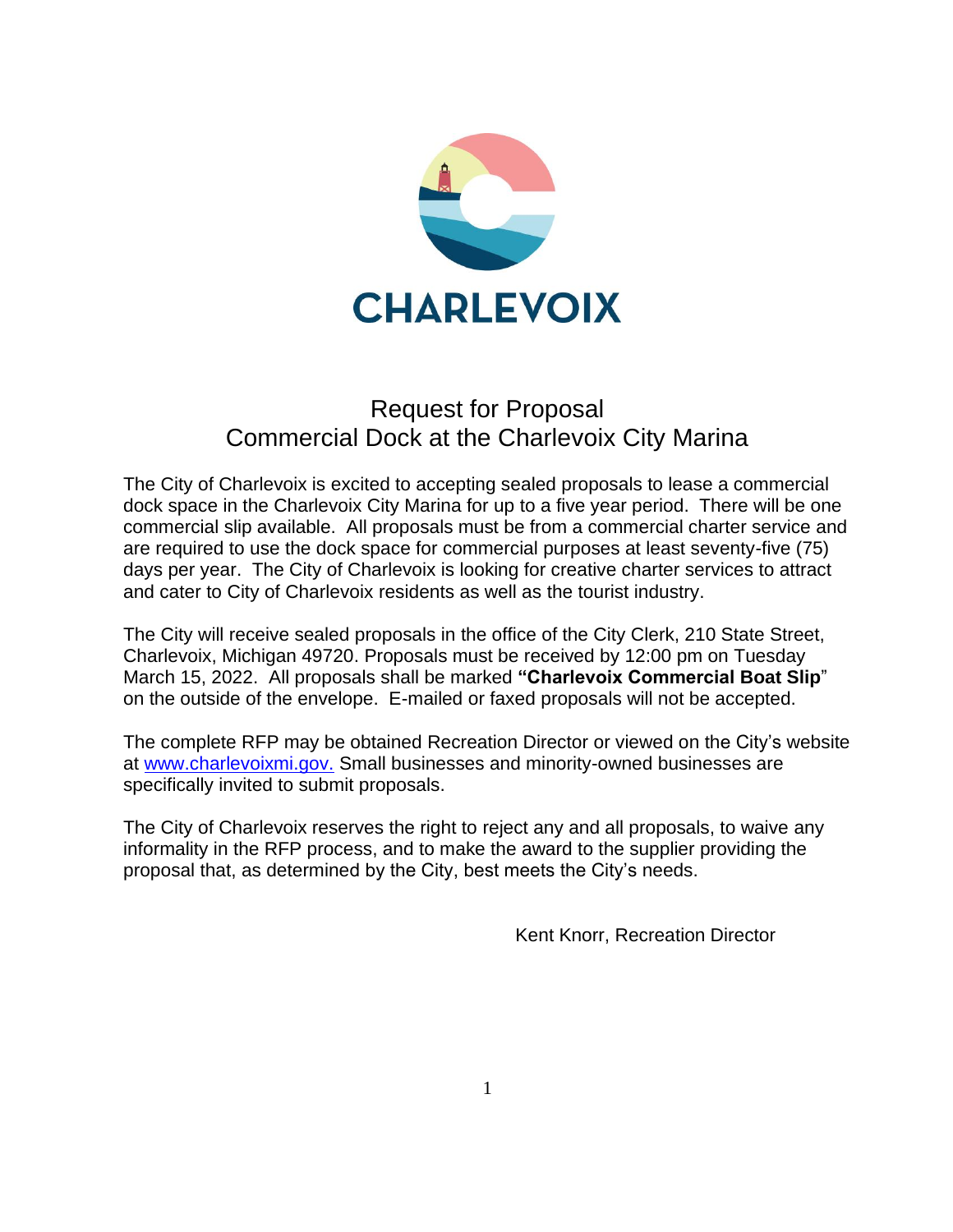Request for Proposal Commercial Dock

## **PURPOSE**

The City of Charlevoix ("City") is accepting proposals for the use of a commercial dock space in the Charlevoix City Marina. Charlevoix has one (1) commercial slips available. The awarded lease will be for a period up to five (5) years. The lease period will begin May 1, 2022. Each proposal must clearly identify the intended use and the amount of space needed for operations. The proposal shall be for seasonal full-time service (i.e., May through September), for commercial tourism and charter operations to be based out of Charlevoix and available for daily cruises/charters out of Round Lake.

# **SUBMITAL DEADLINE**

Deadline for submittal of proposals is 12:00 pm on March 15, 2022. Proposals should be submitted to the Charlevoix City Clerk, 210 State Street, Charlevoix, Michigan 49720. All proposals shall be marked **"Charlevoix Commercial Boat Slip**" on the outside of the envelope. E-mailed or faxed proposals will not be accepted.

# **RFP REQUIREMENTS**

Proposals should be prepared simply and economically, providing a straightforward, concise description of provider capabilities to satisfy the requirements of the request. Emphasis should be on completeness and clarity of content. All proposals must include the following information:

- The applicant must provide information regarding vessel name, type of boat, and size.
- The applicant must provide references and additional materials required by the RFP instructions.
- If a second boat is docked at the slip, an additional fee will be charged.
- The commercial operation shall be open and dock space used at least seventyfive (75) days a year.
- The commercial operation shall not affect the boating public's use of the facility.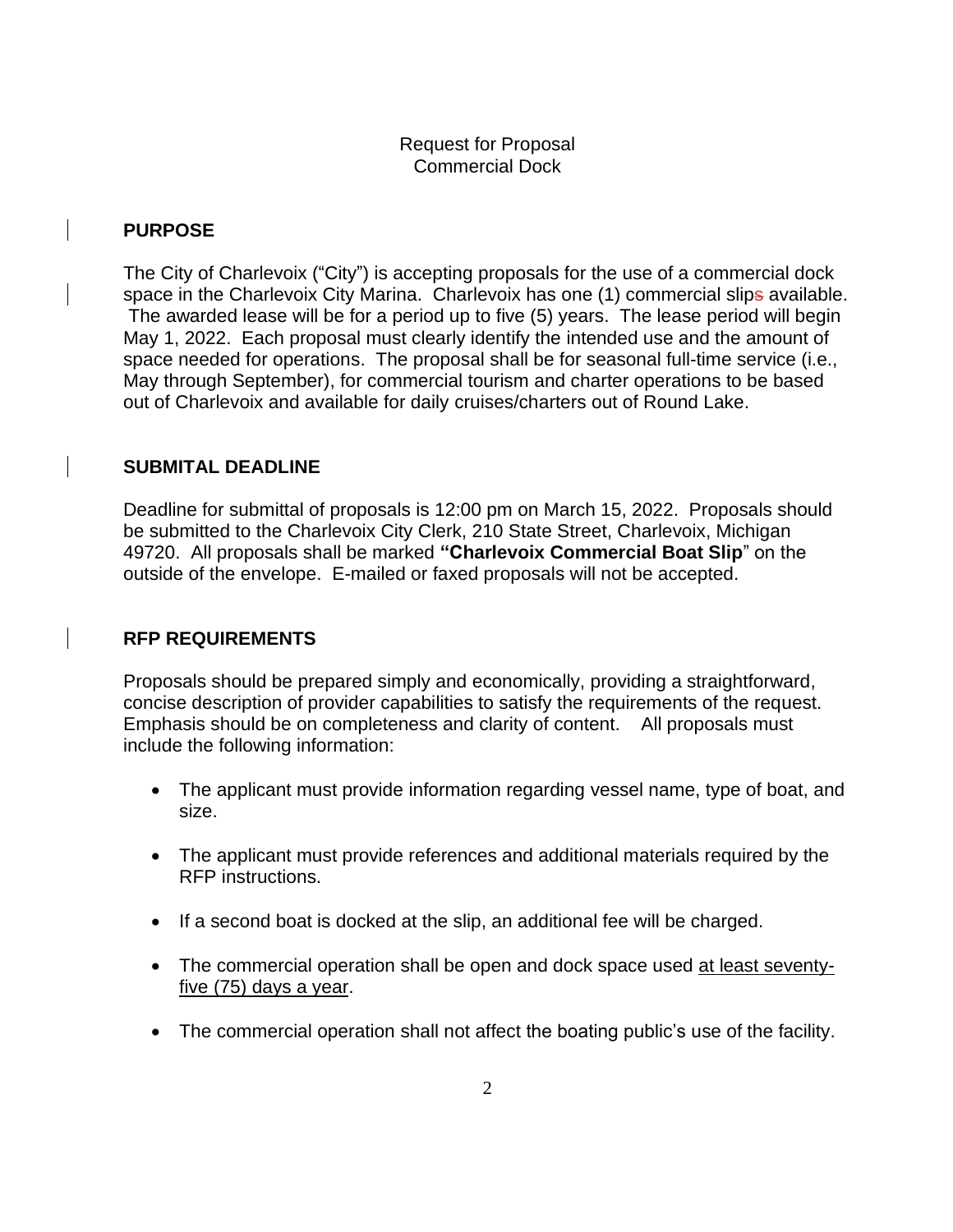- The expansion of a viable commercial operation is important to the City of Charlevoix. The commercial operation will be responsible for tracking and reporting monthly attendance and usage numbers to the City. This simple report must include the number of excursions and the number of passengers/clients.
- If clarification is required, submit questions by e-mail to Kent Knorr, Recreation Director at [Kentk@charlevoixmi.gov](mailto:Kentk@charlevoixmi.gov) prior to the due date. Please allow two business days for responses. Questions submitted after the due date will not be answered.

# **SITE INFORMATION**

Consistently recognized as one of the most popular and desirable marinas in the state of Michigan, The City of Charlevoix is excited to develop a business agreement with a charter boat service that intends to benefit and attract tourist to the City and the Marina. Pleasantly located on Round Lake, the Marina is situated strategically between Lake Michigan and Lake Charlevoix.

The dock is in the Charlevoix City Marina, 100 East Clinton Street. The dock location will be designated by the City.

Power and water are available.

All applicants are encouraged to visit the site prior to submitting a proposal.

A ticket kiosk may be leased for an additional fee

Commercial operations shall not affect the boating public's use of the facility.

One reserved parking space may be offered to the vendor for business use for an additional fee to be set by City Council.

## **REQUIREMENTS FROM LESSEE**

If your proposal is accepted, the following will be due upon issuance of boat lease.

Insurance – Lessee shall maintain a public liability insurance which list the City of Charlevoix as an additional named insured. Lessee's policy of insurance must be for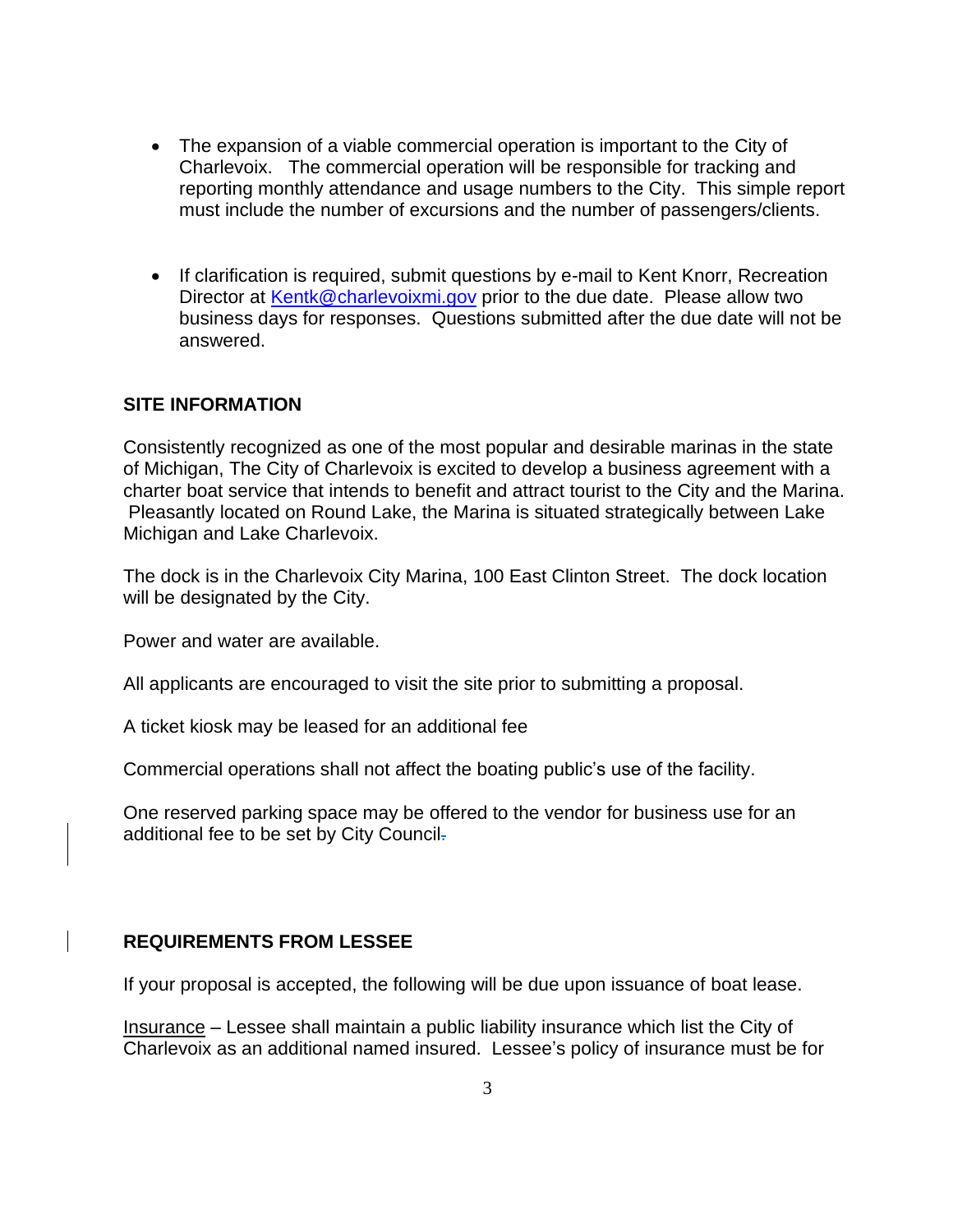one million dollars (\$1,000.000) for personal injury or death and one million dollars (\$1,000,000) for property damage. Successful lessee will be required to provide a Certificate of Insurance on or before execution of the lease.

Compliance with law/licenses - All activities authorized under this lease shall be conducted in compliance with all applicable federal, state and local laws, regulations, and orders of governmental authorities having jurisdiction of all applicable licenses and permits. A U. S. Coast Guard inspection certificate required.

The Lessee must comply with the State of Michigan requirements for charter boat operations.

All signage shall adhere to the City of Charlevoix's City Code and zoning regulations.

The lease does not convey any interest in the property. The lease authorizes the use of the property by the Lessee only for the authorized activities, dockage of a commercial vessel, and is subject to the conditions set forth by the City of Charlevoix. Commercial operations shall not affect the boating public's use of the facility.

The Lessee is responsible for properly securing their vessel.

The City of Charlevoix is not responsible for loss, damage, theft, or pilferage.

The Lessee shall be liable for damage to any City-owned property resulting from this commercial service. Damages resulting from the commercial service shall be repaired or replaced by the Lessee at his expense and to the satisfaction of the City of Charlevoix. The Lessee shall advise the City, in writing, of any additional repairs needed to the City Marina.

Lessee shall also be responsible for welding any necessary cleats and/or bollards on the docks, after obtaining prior written approval by the City, for the installation of these items.

Violation of lease conditions will result in lease cancellation and may disqualify the Lessee from receiving a permit or lease from the City of Charlevoix for five years. Should circumstances warrant, the lease may be modified or suspended in writing by the City of Charlevoix to protect resources, health safety and the environment, or if the City Manager determines it is in the best interest of the City to do so.

Lessee will be required to provide a monthly and annual record report of the number of passengers utilizing the charter services.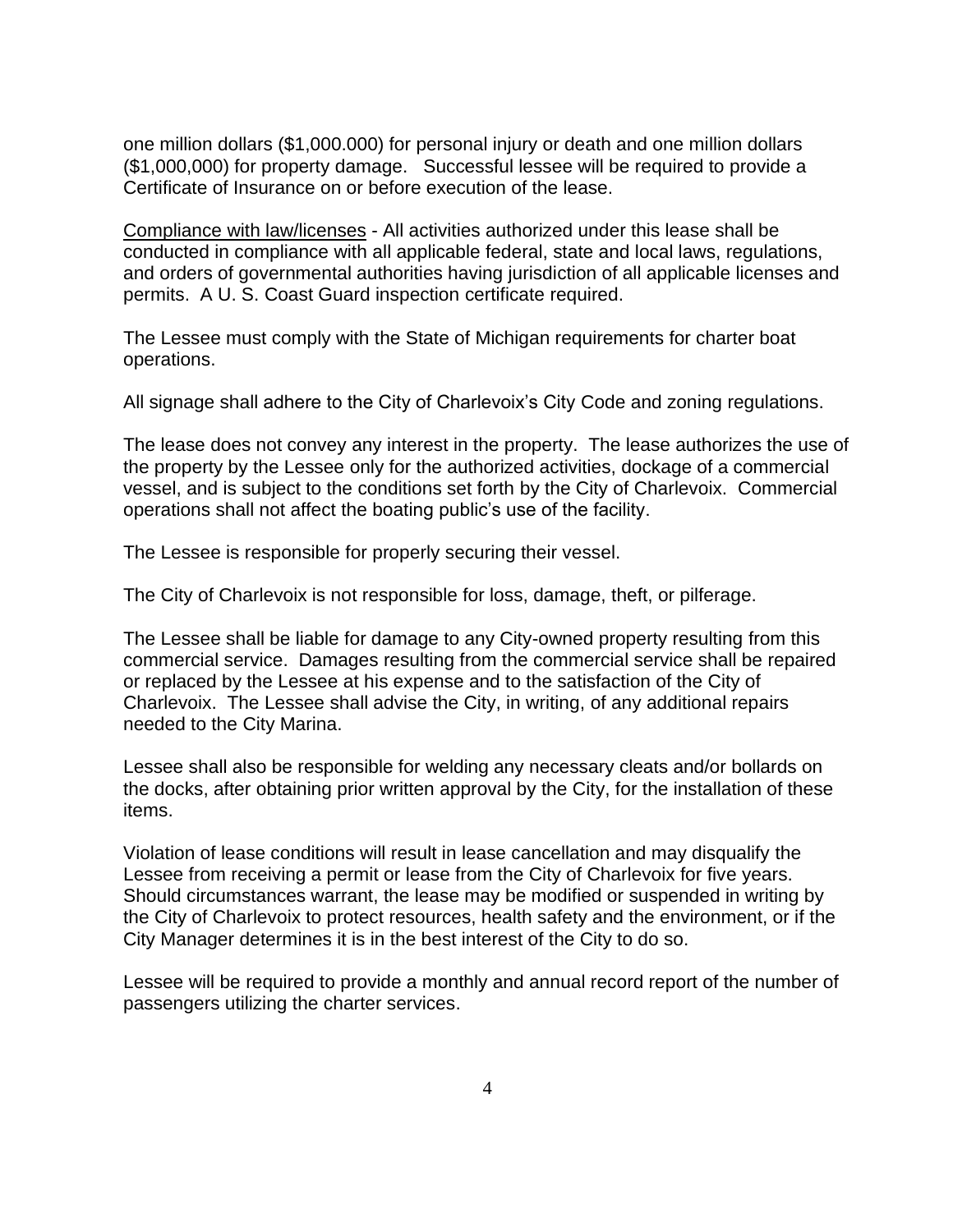#### **PROPOSAL EVALUATION**

The City will review the proposals and the qualifications as submitted in the RFP process. The City will determine the qualified applicants, conduct interviews as necessary, and make a final presentation to the Charlevoix City Council regarding the award.

## **PROPOSALS**

Proposals should be prepared providing straightforward, concise descriptions of the applicants' capabilities to satisfy the requirements of the request.

Applicants must designate and establish one vessel to moor at an agreed upon space at the Marina. The applicant will not moor another vessel in the same dock space designated for any amount of time unless that vessel is a for short term replacement being used to provide a commercial charter service in place of the designated vessel. Please provide the name of the vessel to be designated and the details of the boat (size, make of vessel, any historical significance, etc.).

Tenant improvement -- List all desired improvements in the RFP; include items such as storage lockers, seating, power, water, security, point of ticket sale, etc. It is to be understood that any modifications or improvements desired by the Lessee shall be installed at the sole expense of the Lessee and requires advance written approval from the City of Charlevoix. All improvements shall become the property of the City of Charlevoix upon completion of installation, provided that the Lessee shall be entitled to utilize the modifications and improvements in accordance with this Lease while this Lease is in effect. Any improvements that are deemed a liability for the City upon completion of a lease will be required to be removed at the term of the Lease.

The City will evaluate and consider all proposals submitted.

#### **EVALUATION**

The following criteria should be addressed in all proposals

Tourism: Charlevoix is a destination place for both locals and tourists to visit for a day, a week, or more. Please provide information regarding services you plan to offer and how your business will bring new visitors to Charlevoix.

Community: It is understood that any tour boat company operating out of the Marina is a for-profit business. But, like any business in Charlevoix, they are part of the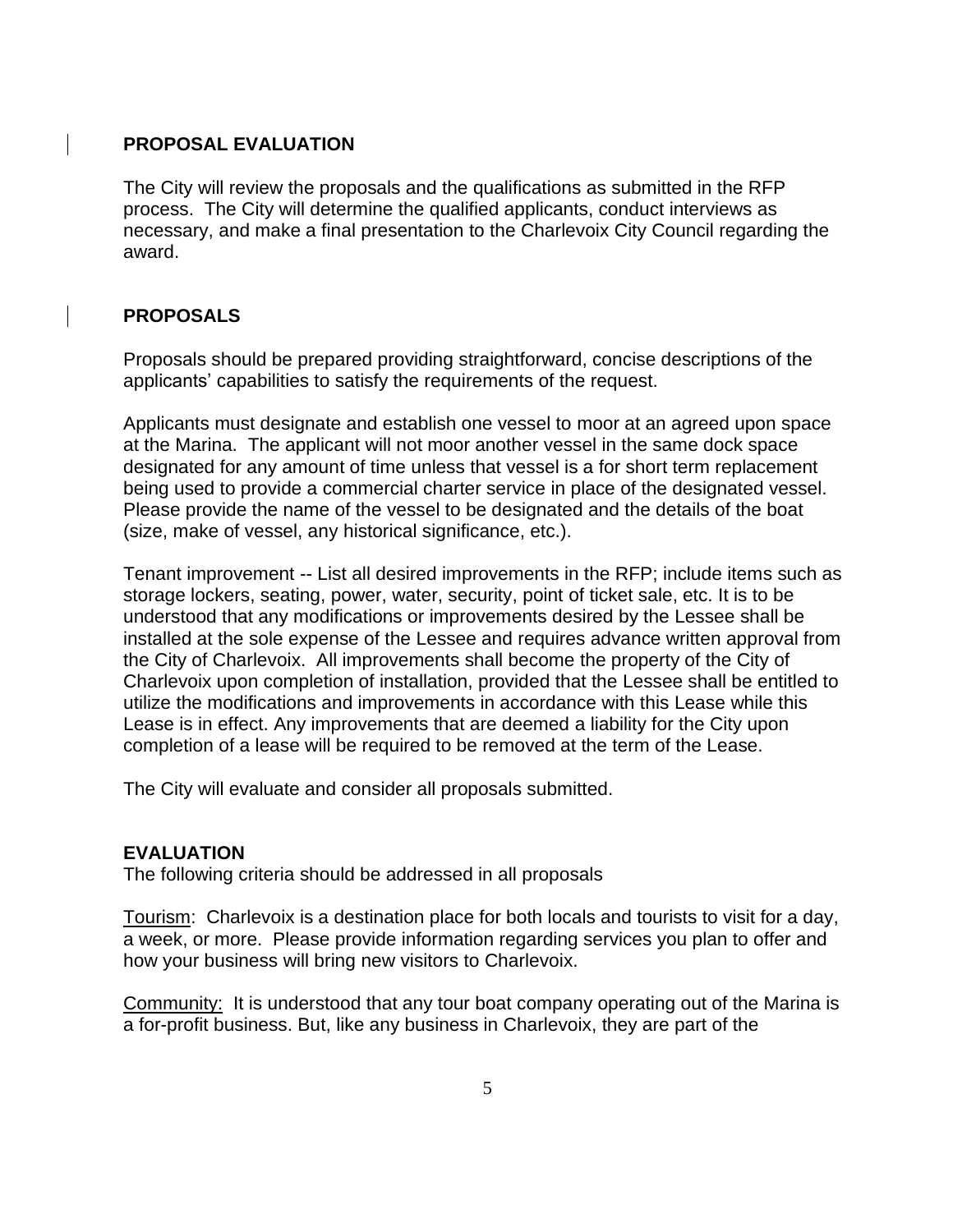community. Please list all community contributions and/or partnerships that your company has been able to offer service groups, associations, agencies or likewise.

Accident and safety procedures. Given the situation and potential hazards on the water, it is highly possible that docking accidents may happen. Please provide your accident and safety procedures. In the event of an accident, please describe how damages caused by your vessel to the dock will be handled.

- The dock is a public dock; the City will be responsible for routine maintenance and repairs of the dock. The dock must always remain accessible to the public and other vessels that utilize the adjacent unassigned space.
- If the commercial operation is proposing to rent out a boat, customers are to be provided safety information and training on the operation of the boat.

Business experience: How long has this organization been in business; descriptions of businesses, numbers of employees**.** Please list at least three (3) references to support, document or verify your performance in providing vessel services and/or operating a business. Include name, business name, address, phone number, fax number and nature of your relationship.

- Client references. Provide information about similar clients for whom you currently provide commercial boat services.
- Business or financial references. Please provide three financial or business references. These could include financial institutions, suppliers, insurance companies, clients, etc**.** Please do not use the same references for both Client References and Business References.

Compensation: The City of Charlevoix views the commercial dock as a partnership; the compensation the City receives from the commercial boat company is important, but it is only a part of the whole package. Please detail the moorage fees to be paid to the City; this shall be a minimum of \$150.00 per foot of vessel for the season. Proposed compensation may include creative revenue shares with the City such as a per passenger payment to the City if desired.

Please present detailed information on the firm's proposed fee schedule for specifications proposed and any variation for non-routine services, inclusive of Michigan State sales tax and any other applicable governmental charges.

# **SELECTION**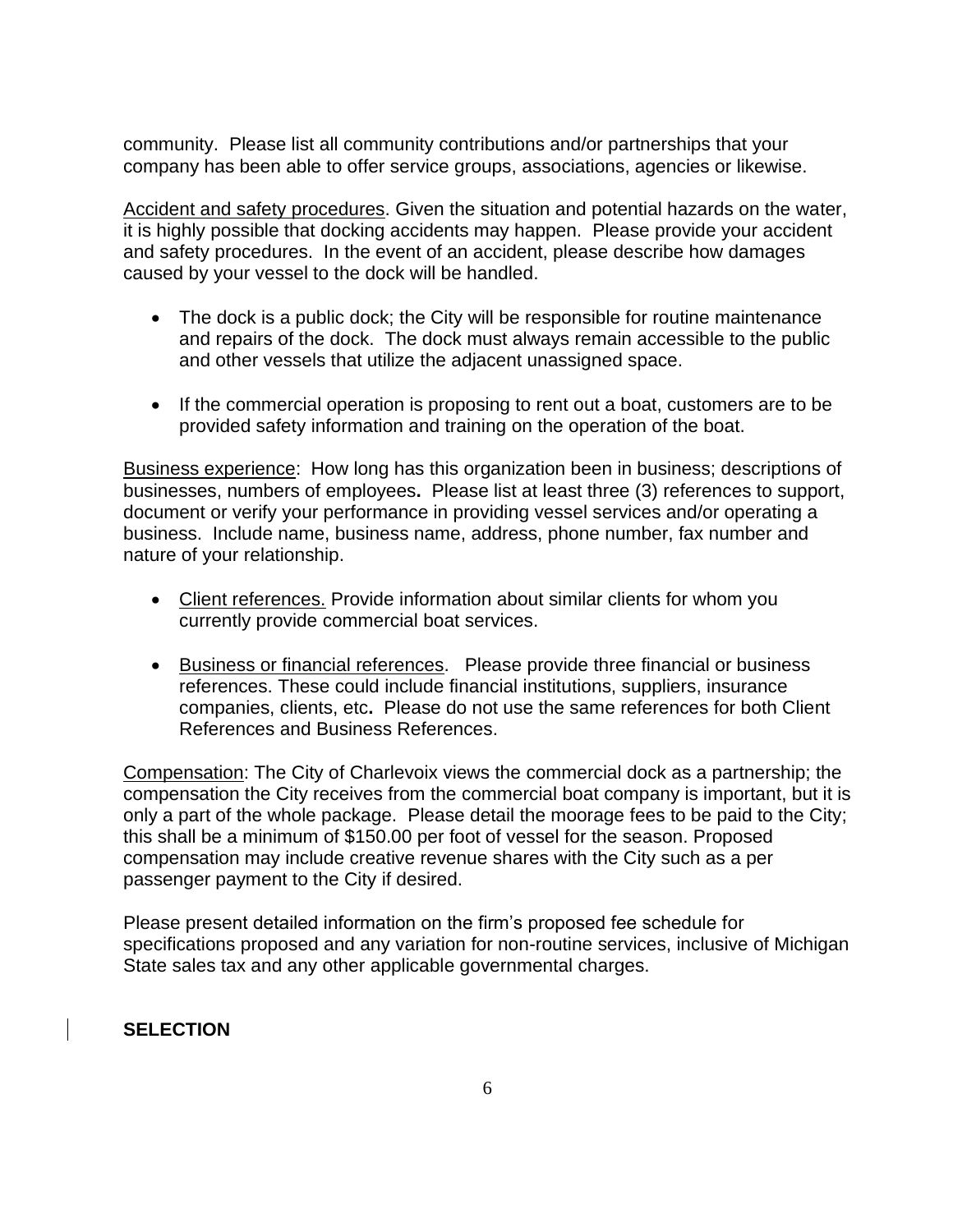Charlevoix City Council will review all submitted proposals and upon completion of proposal reviews and any subsequent interviews, the successfully selected proposal will be required to sign contracts, submit business licenses and insurance requirements.

The successful proposal will be expected to abide by all City of Charlevoix Ordinances, Park rules, business license requirements, Public Health food service requirements and Michigan State Liquor Control Board requirements and US Coast Guard rules and regulations.

The successful Lessee understands and agrees that the City of Charlevoix will only grant space by the lease. A lease will not be a contract, it will only confer permission to occupy and use the premises for described purposes. A successful lease's expenditure of capital and/or labor during use and occupancy will not confer any interest or estate in the premises by virtue of said use, occupancy and/or expenditure of money thereon. The City will only grant successful lessees an individual, revocable, and nontransferable privilege to use the premises for the concession granted.

The City of Charlevoix reserves the right to accept or reject any or all proposals, to waive irregularities, and to accept the proposal deemed to be in the best interest of the City of Charlevoix.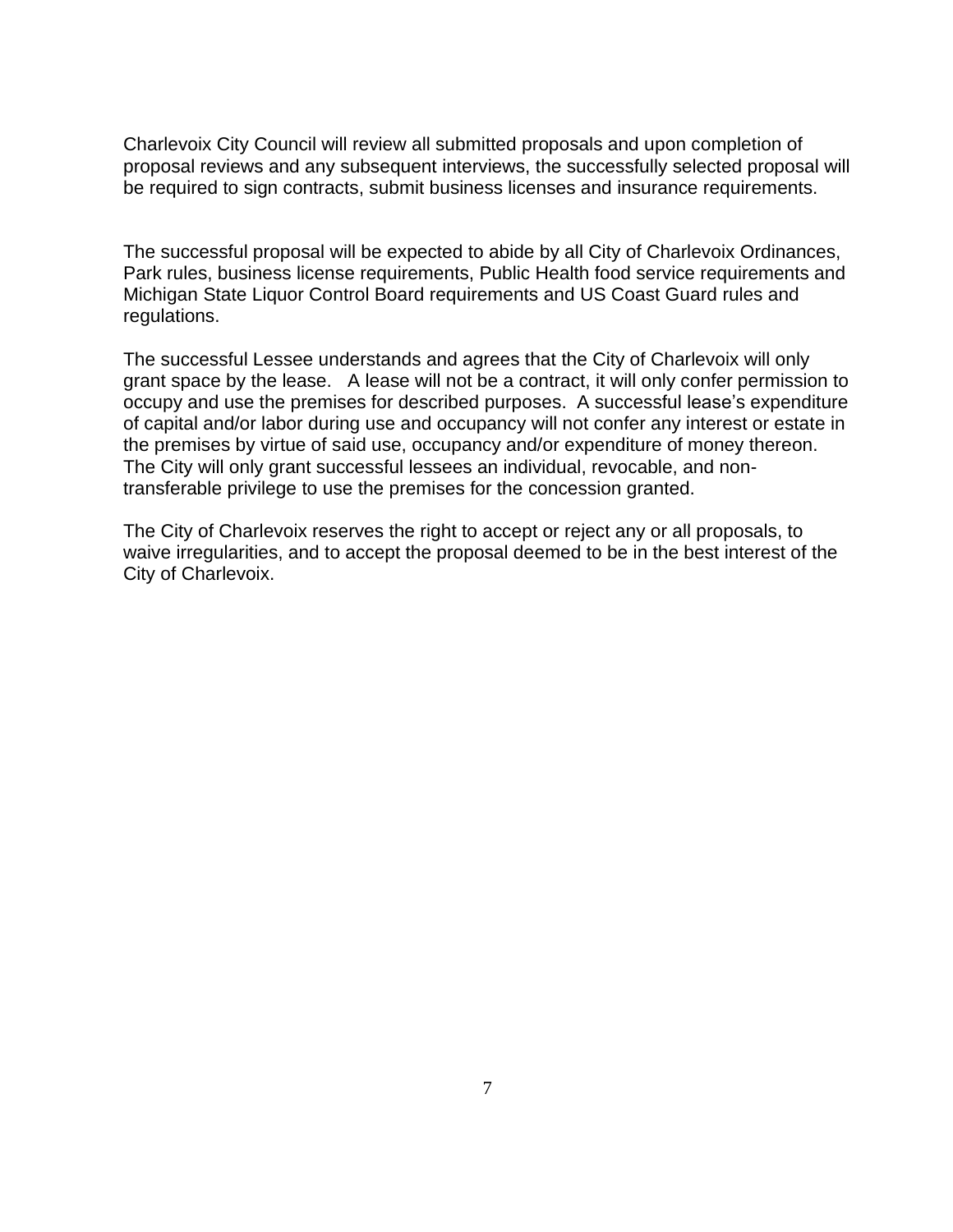

# **Commercial Dock Proposal Form**

| Company Name |  |
|--------------|--|
|              |  |

| <b>Mailing Address</b> |  |
|------------------------|--|
| City, State, Zip       |  |
| Code                   |  |

| <b>Contact Person</b> |  |
|-----------------------|--|
| <b>Phone Number</b>   |  |
| <b>Email Address</b>  |  |

| Name of Vessel |  |
|----------------|--|
| Type of Boat   |  |
| Length of Boat |  |
| Width of Boat  |  |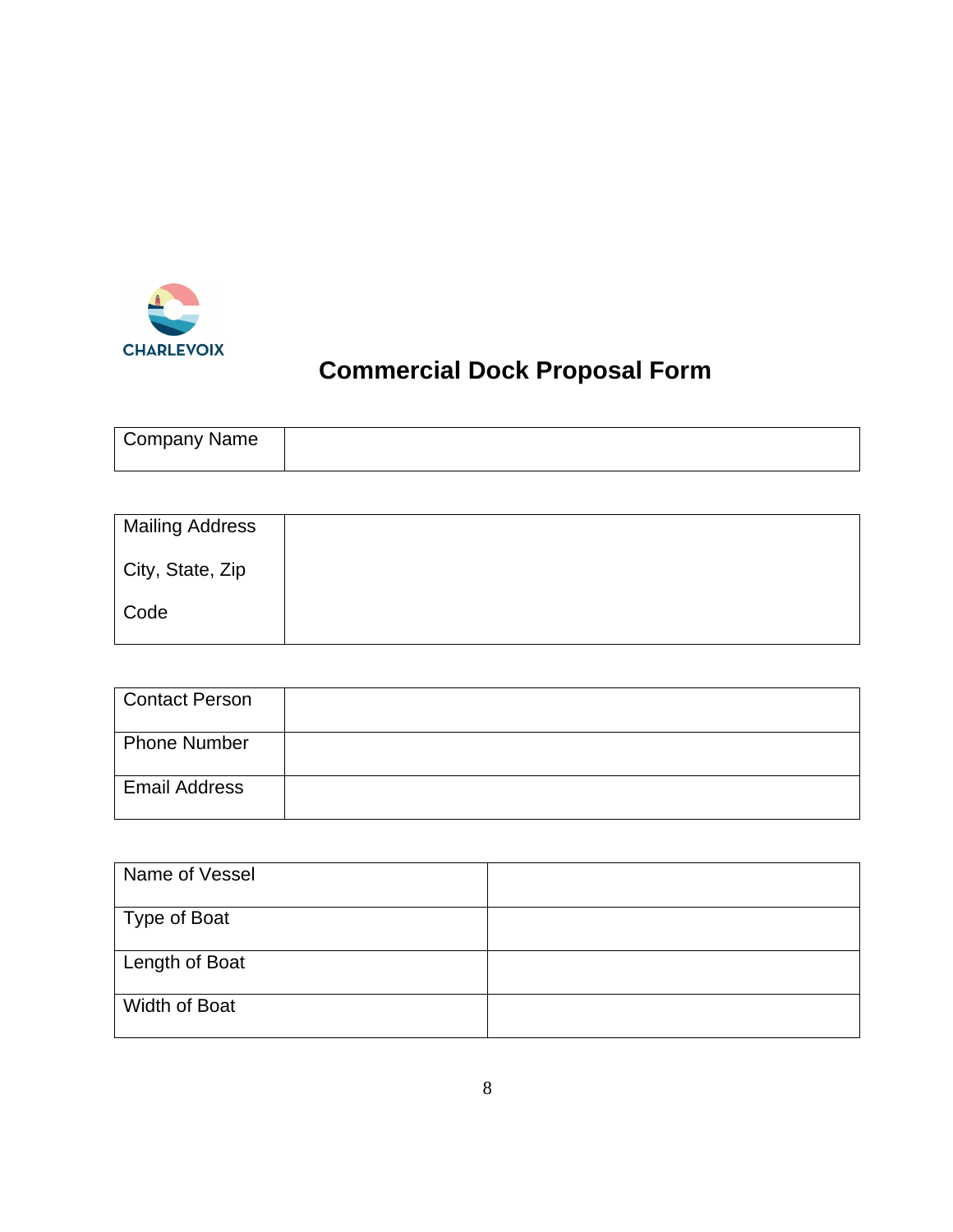# **Additional information to be included:**

## *Overview*

- Provide information on the proposed commercial services including type of vessel and specific opportunities offered to clients.
- Will your business be competing with any existing Charlevoix businesses? If so, please explain.

## *Tourism*

- Provide information on what services you plan to offer and how your business aligns with promoting tourism
- Proposed operation dates and daily schedule
- Provide marketing and promotional materials.

## *Community*

• List community contributions and/or partnerships that you will be offering.

# *Business Experience*

- Submit materials on the company's business activities for the past three (3) years. (i.e., number of passengers, types of cruises, brochures, etc.)
- Outline of business experience and provide three (3) business references and client references

## *Accident and safety procedures*

- Include examples of accident and safety procedures.
- Outline of staff training.
- Copy of US Coast Guard Inspection Certificate.
- Proof of Insurance or ability to obtain required insurance.

# *Proposed compensation to the City*

- Detailed Information on proposed fee payment schedule.
- Provide a list of desired tenant improvements (i.e., storage lockers, seating, security, etc.). All improvements will need the prior written consent of the City of Charlevoix and will be completed at the expense of the lessee.